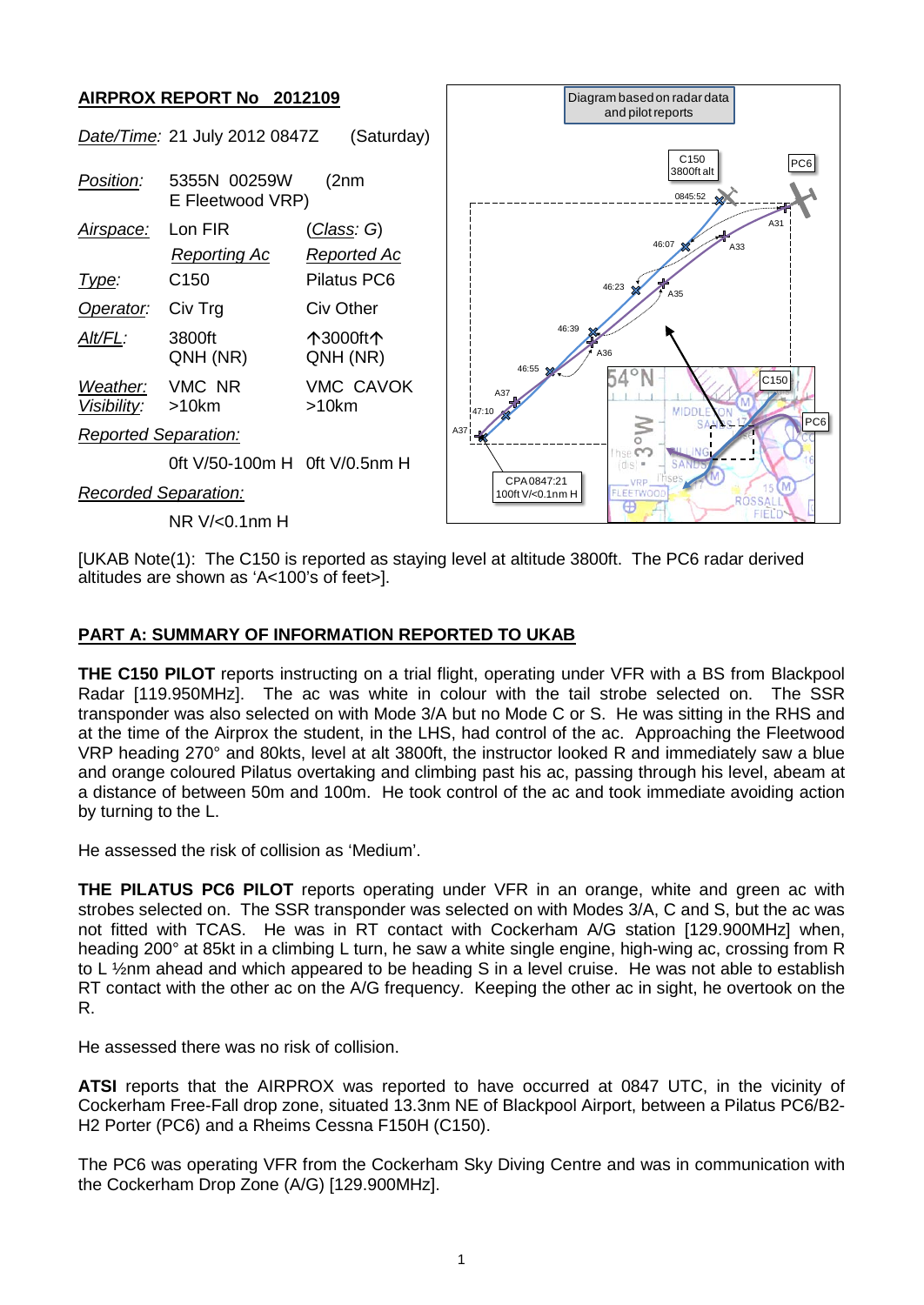The C150 was operating on a local training flight from Blackpool Airport and was in receipt of a BS from Blackpool Radar [119.500MHz].

The Cockerham Free-Fall drop zone is notified in the UK Aeronautical Information Publication (AIP), page ENR 5-5-3-1 (11 Feb 10), as a circle 1.5nm radius, at a position 535744N 0025007W, with a vertical limit of FL95 and activity notified on the day to London Area Control (Swanwick) and alternative contact 129.900MHz.

Blackpool ATSU advised that the ATC log for the 21 July 2012, indicated that Cockerham had reported active from 0645 UTC and was expected to be active until 1900 UTC. Blackpool ATC normally include this information on their ATIS for the benefit of departing and arriving ac. Overflights would normally be advised of the activity.

CAA ATSI had access to: RTF recording of Blackpool Radar; area radar recordings and written reports from both the pilots. The ATC unit were not immediately aware of the AIRPROX and there was no record of an incident in the ATC watch log. The controller concerned has retired since the date of the incident. The QNH used by the radar system was the London QNH of 1024 hPa.

The weather for Blackpool is provided: METAR EGNH 210820Z 28004KT 240V330 9999 FEW018TCU 15/13 Q1024= METAR EGNH 210850Z 30005KT 260V330 9999 FEW022TCU 16/12 Q1024=

At 0815, the C150 contacted Blackpool Radar on departure and a BS was agreed. The C150 reported in receipt of ATIS information 'INDIA'.

At 0840:01, radar recording showed the PC6 overhead the Cockerham drop zone at FL135 squawking 0033, indicating parachute dropping. The C150 was shown, without Mode C level reporting, tracking SW, 6.1nm NE of the PC6. The PC6 then descended rapidly and faded from radar cover in the vicinity of the Cockerham landing site.

The C150 continued to track SW and at 0844:16 is shown passing 2.5nm NNW of the Cockerham site. The PC6 was shown climbing from the site on a NW track, passing FL001. The distance between the two ac was 1.8nm.

At 0844:30, the controller advised an inbound helicopter that both Cark and Cockerham were active with parachute dropping.

At 0845:09, the PC6 had turned onto a SW track indicating FL014. The C150 was in the PC6's 1 o'clock at a range of 0.9nm and the tracks of the two ac were converging with the PC6 slightly faster.

At 0846:26, the PC6, at FL030, was shown 0.6nm behind the C150. The PC6 continued to catch up with the C150 on a similar track. At 0847:10 the distance between the two ac had reduced to 0.1nm, with the PC6 now maintaining FL034.

At 0847:21, the PC6 is shown passing less than 0.1nm to the R of the C150 (CPA). The PC6 was indicating FL034 (converts to 3697ft using QNH 1024 and 1hPa equal to 27ft). The C150 pilot's written report indicated flying at 3800ft and having sighted the PC6 within 100m to the R and below. The PC6 was shown to climb as the two ac continued on their slightly diverging tracks. Then at 0847:32 the PC6 made a R turn of 60° and the C150 made a L turn of 60°.

At 0848:05, the C150 requested a time check but made no mention of the Airprox.

The Cockerham Drop Zone was notified as active and it is likely that the C150 pilot was aware of this from the ATIS report. On returning to Blackpool, the C150 passed 2.5nm N of the Drop Zone site.

The PC6 departed from Cockerham drop zone and approached the C150 from behind, overtaking the C150 to the R, in close proximity, at a position 3.7nm WSW of the drop zone site.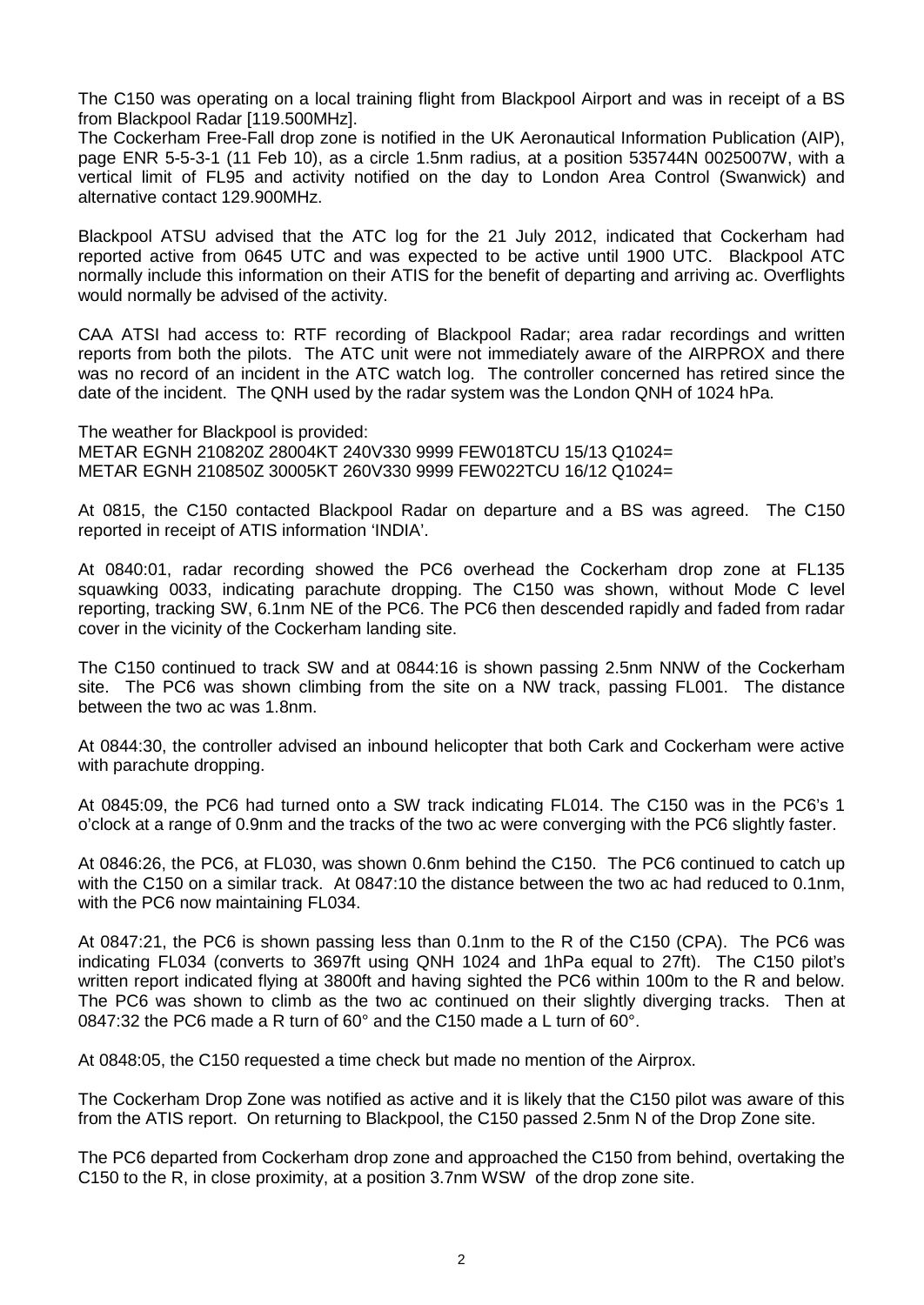Rule 11 of the RoA states:

'(1) Subject to paragraph (3), an aircraft which is being overtaken in the air shall have the right-ofway and the overtaking aircraft, whether climbing, descending or in horizontal flight, shall keep out of the way of the other aircraft by altering course to the right.

(2) An aircraft which is overtaking another aircraft shall keep out of the way of the other aircraft until that other aircraft has been passed and is clear, notwithstanding any change in the relative positions of the two aircraft.

(3) A glider overtaking another glider in the United Kingdom may alter its course to the right or to the left.'

The C150 had been operating for 32mins away from the airfield on a VFR training flight, in receipt of a BS and there was no requirement for the radar controller to monitor the flight. CAP774, UK Flight Information Services, Chapter 2, Page 1, Paragraph 1, and 5, state:

'A Basic Service is an ATS provided for the purpose of giving advice and information useful for the safe and efficient conduct of flights. This may include weather information, changes of serviceability of facilities, conditions at aerodromes, general airspace activity information, and any other information likely to affect safety. The avoidance of other traffic is solely the pilot's responsibility.'

'Pilots should not expect any form of traffic information from a controller/FISO, as there is no such obligation placed on the controller/FISO under a BS outside an ATZ, and the pilot remains responsible for collision avoidance at all times. However, on initial contact the controller/FISO may provide traffic information in general terms to assist with the pilot's situational awareness. This will not normally be updated by the controller/FISO unless the situation has changed markedly, or the pilot requests an update. A controller with access to surveillance-derived information shall avoid the routine provision of traffic information on specific aircraft, and a pilot who considers that he requires such a regular flow of specific traffic information shall request a Traffic Service. However, if a controller/ FISO considers that a definite risk of collision exists, a warning may be issued to the pilot.'

CAP774, UK Flight Information Services, Chapter 1, Page 1, Paragraph 2, states:

'Within Class F and G airspace, regardless of the service being provided, pilots are ultimately responsible for collision avoidance and terrain clearance, and they should consider service provision to be constrained by the unpredictable nature of this environment.'

The Airprox occurred when the PC6 departed from Cockerham Drop Zone and climbed on a W track approaching the C150 from behind, passing to the R of the C150, which caused the pilot of the C150 to be concerned about the relative position and proximity of the PC6.

[UKAB Note(2): RoA 2007, Schedule 1, Section 4 'GENERAL FLIGHT RULES', Rule 9 'Converging' states:

'... (3) Subject to paragraphs (1) and (2), when two aircraft are converging in the air at approximately the same altitude, the aircraft which has the other on its right shall give way.'

RoA 2007, Schedule 1, Section 4 'GENERAL FLIGHT RULES', Rule 8 'Avoiding Aerial Collisions' states:

'(1) Notwithstanding that a flight is being made with air traffic control clearance it shall remain the duty of the commander of an aircraft to take all possible measures to ensure that his aircraft does not collide with any other aircraft.